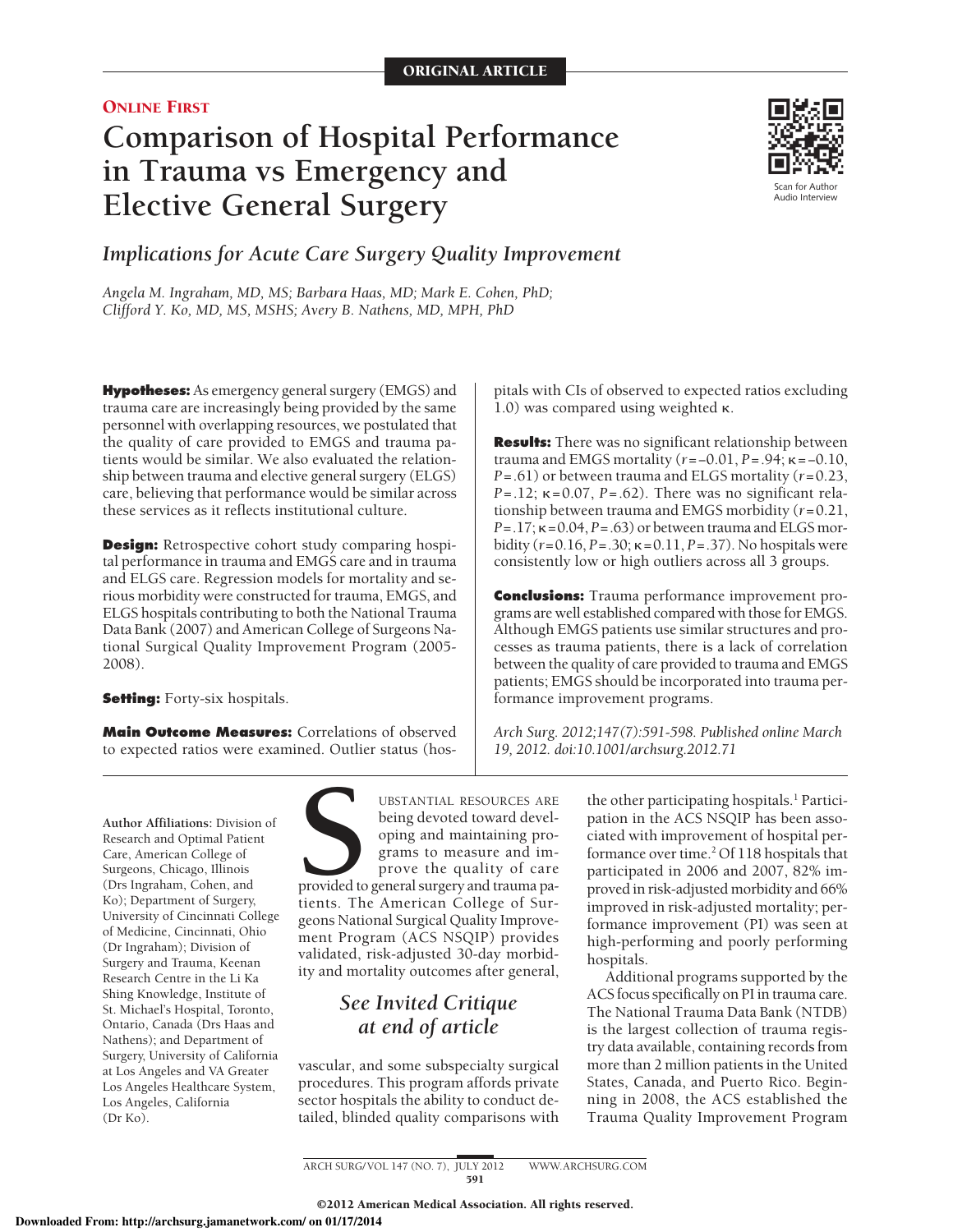(TQIP) for benchmarking trauma centers.<sup>3</sup> The TQIP uses the existing data collection mechanism afforded by the NTDB and ensures data quality through a training program for data abstractors, the National Trauma Data Standard, and data quality assessments.

Although these quality improvement programs are relatively well established, the relationship between hospitallevel performance after traumatic injury and general surgery procedures is unknown. Although these areas of surgery are currently served by 2 independent PI programs, the relationship between the hospital-level outcomes across these surgical fields is of particular interest due to evolution of the acute care surgery paradigm. The acute care surgeon is a specialist who is broadly trained in elective and emergency general surgery, trauma surgery, and surgical critical care.<sup>4</sup> Since 2003, several leading surgical organizations have collaborated to develop and expand the acute care surgery training paradigm and subspecialty.<sup>5</sup> With the development of acute care surgery and the trend toward surgical subspecialization, trauma surgeons are increasingly functioning as acute care surgeons and caring for trauma and emergency general surgery patients. Given the significant resources devoted to quality improvement and given that emergency general surgery and trauma care is increasingly being provided by the same personnel with overlapping resources, a better understanding of the relationship between outcomes after traumatic injury and emergency and elective general surgery procedures would be useful in identifying processes for surgical quality improvement.

The objective of this study was to compare the outcomes of trauma patients and patients undergoing emergency or elective general surgery procedures at the same institution. We postulated that the quality of care provided to trauma and emergency and elective general surgery patients would be similar, believing that hospital performance reflected institutional culture and, thus, would be similar across all services.

#### METHODS

#### **STUDY DESIGN AND DATA ACQUISITION**

We conducted a retrospective cohort study of hospital outcomes for trauma and general surgery patients being treated at hospitals contributing to both the NTDB (version 8.1) and the ACS NSQIP (2005-2008). Appropriate hospital identifiers were used to identify common hospitals.

#### **HOSPITAL INCLUSION AND EXCLUSION CRITERIA**

All ACS or state-designated level I and II trauma centers contributing at least 100 patients to the NTDB were included. Centers were limited to those contributing Abbreviated Injury Scale scores and comorbidities to allow for adequate risk adjustment. Owing to known underreporting of complications in the NTDB,<sup>6,7</sup> only centers that were known to report complications were included (as evidenced by the presence of  $\geq 1$  urinary tract infection or pneumonia). Complications were identified by means of either the NTDB complication field or *International Classification of Diseases, Ninth Revision*, codes. A similar strategy has been used in a previously published work<sup>8</sup>

to address the potential for differential reporting of complications across centers. In the NTDB data, missing values for the presence of shock and the Glasgow Coma Scale motor score (approximately 3% and 11%, respectively) were estimated using single imputation.<sup>9</sup>

The ACS NSQIP samples the first 40 cases performed during consecutive 8-day cycles. The sampling procedure is affected by hospital surgical volume and is subject to several "oversampling" restrictions, including the inclusion of no more than 3 laparoscopic cholecystectomies in any 8-day cycle. Hospitals were required to submit a minimum of 20 emergency general surgery cases during the study period to be included in this study.

#### **PATIENT IDENTIFICATION**

Using data derived from the NTDB, we applied patient inclusion and exclusion criteria from the TQIP to identify a cohort of injured patients at each study center.<sup>10</sup> We identified all patients 16 years and older with an Injury Severity Score of at least 9 and at least 1 severe (Abbreviated Injury Scale score  $\geq$ 3) injury (for blunt injuries: in the head, face, neck, thorax, abdomen, spine, and upper or lower extremity region; for penetrating injuries: in the neck, thorax, or abdomen region). Patients injured as a result of poisoning, suffocation, drowning, overexertion, environmental causes, or burns were excluded, as were isolated hip fractures in the elderly (age  $\geq 65$ years). Patients with gunshot wounds to the brain (E codes of E922.0-E922.9, E955.0-E955.4, E965.0-E965.4, E979.4, E985.0-E985.4, and E970 and 1 *International Classification of Diseases, Ninth Revision*, code in the range of 800-801.99 and 850-854.1) were identified and excluded. Patients with preexisting do-not-resuscitate directives and patients who were dead on arrival were not included. Finally, patients with an unknown emergency department or hospital discharge disposition were also excluded.

Using data from the ACS NSQIP, a cohort of elective general surgery patients and a cohort of emergency general surgery patients were identified. Patients were required to be 16 years or older and to have undergone a procedure between January 1, 2005, and December 31, 2008. Patients were designated as having a general surgery procedure based on primary *Current Procedural Terminology* codes. Patients were categorized as having an emergency or elective operation based on the status as determined by the surgeon or anesthesiologist.<sup>11</sup> Surgical Clinical Reviewers are instructed to review the anesthesia record followed by the operative note for documentation that the operation is an emergency. Because Surgical Clinical Reviewers are instructed to code operations that are documented as urgent as elective, our emergency cohort is uncontaminated by these borderline emergency cases.

#### **OUTCOMES**

The outcomes of interest were mortality and serious morbidity. Note that the NTDB abstracts in-hospital mortalities and complications, whereas Surgical Clinical Reviewers for the ACS NSQIP abstract adverse events occurring within 30 days of the index operation. In the ACS NSQIP, Surgical Clinical Reviewers determine mortality through examination of medical records, attempts to contact patients a minimum of 3 times via telephone or mail, and queries of the Social Security Death Index and the National Obituary Archives. Serious morbidity in trauma patients was defined as systemic sepsis, pulmonary embolism, acute respiratory distress syndrome, acute renal failure, stroke/ cerebrovascular accident, cardiac arrest, myocardial infarction, and pneumonia. Serious morbidity in the ACS NSQIP cohorts included organ/space surgical site infection, wound dehiscence, sep-

ARCH SURG/ VOL 147 (NO. 7), JULY 2012 WWW.ARCHSURG.COM 592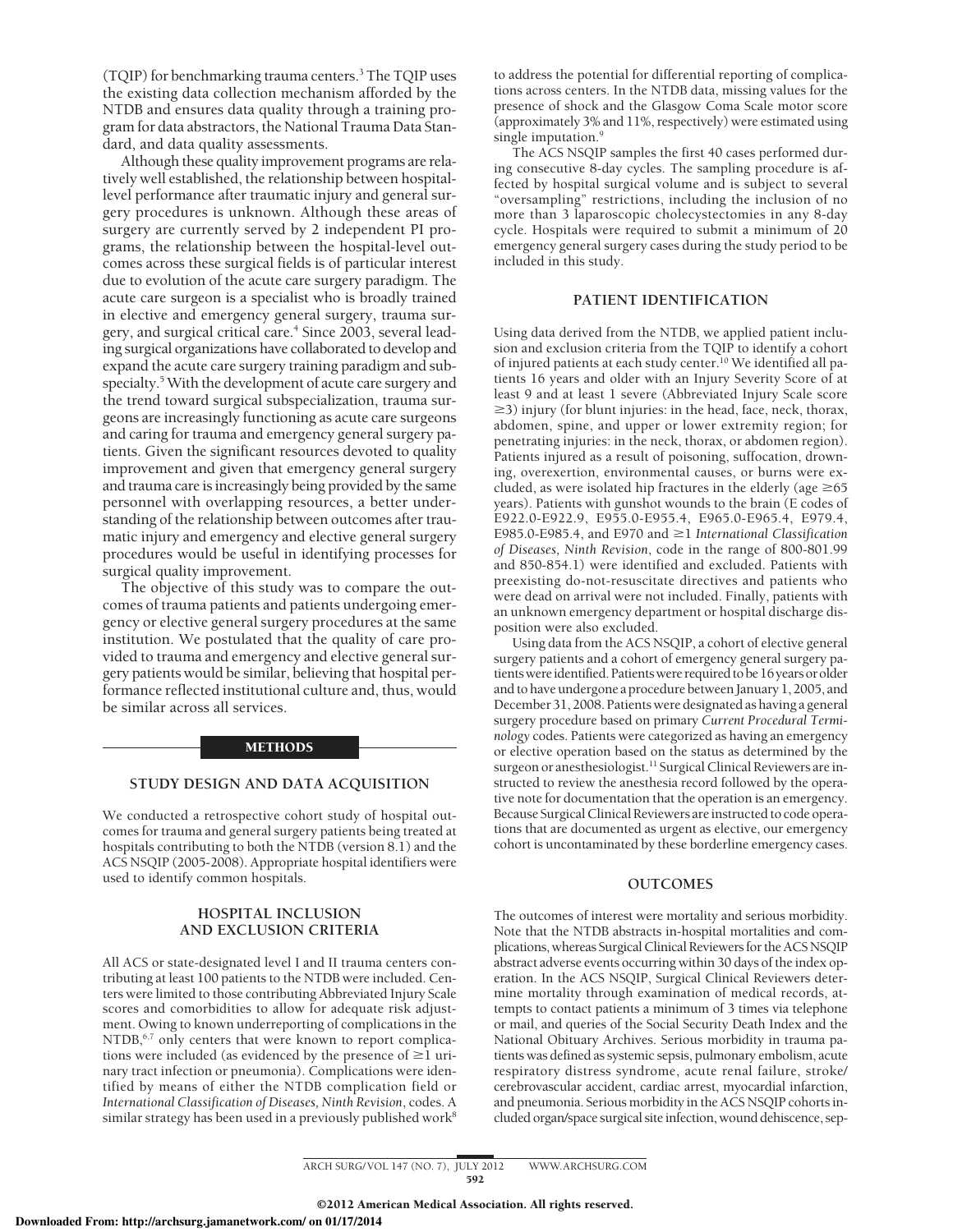#### **Table 1. Variables Available for Mortality and Serious Morbidity Analyses in the NTDB and ACS NSQIP<sup>a</sup>**

| <b>NTDB</b>                                                                                                                               | <b>ACS NSQIP</b>                                                            |
|-------------------------------------------------------------------------------------------------------------------------------------------|-----------------------------------------------------------------------------|
| Age                                                                                                                                       | Procedure type                                                              |
| Sex                                                                                                                                       | Age                                                                         |
| Race                                                                                                                                      | Sex                                                                         |
| Comorbidities                                                                                                                             | Race                                                                        |
| Cardiovascular (congestive heart failure, angina in past month, myocardial<br>infarction in past 6 mo, hypertension requiring medication) | Body mass index                                                             |
| Neurologic (cerebrovascular accident/residual neurologic deficit, impaired<br>sensorium)                                                  | American Society of Anesthesiologists class                                 |
| Respiratory disease                                                                                                                       | Preoperative functional status                                              |
| <b>Bleeding disorder</b>                                                                                                                  | Alcohol use                                                                 |
| Diabetes mellitus                                                                                                                         | Smoking                                                                     |
| Renal disease requiring dialysis                                                                                                          | Comorbidities                                                               |
| Hepatic disease (ascites within 30 d, esophageal varices)                                                                                 | Diabetes mellitus                                                           |
| Oncologic disease (chemotherapy for cancer within 30 d, disseminated<br>cancer)                                                           | Renal failure                                                               |
| Peripheral vascular disease (history of revascularization/amputation)                                                                     | Dialysis dependence                                                         |
| <b>Current smoker</b>                                                                                                                     | Dyspnea                                                                     |
| Alcoholism                                                                                                                                | Ascites                                                                     |
| Obesity                                                                                                                                   | Chronic obstructive pulmonary disease                                       |
| <b>Transfer status</b>                                                                                                                    | Current pneumonia                                                           |
| <b>ISS</b>                                                                                                                                | Ventilator dependence                                                       |
| Glasgow Coma Scale (motor component) score                                                                                                | Long-term corticosteroid use                                                |
| Severe injury (AIS score $\geq$ 3) in the head, abdomen, or chest region                                                                  | <b>Bleeding disorders</b>                                                   |
| ED shock (defined as SBP $<$ 90 mm Hg)                                                                                                    | Heart failure                                                               |
| Mechanism of injury                                                                                                                       | Hypertension                                                                |
|                                                                                                                                           | Coronary artery disease                                                     |
|                                                                                                                                           | Peripheral vascular disease                                                 |
|                                                                                                                                           | Disseminated cancer                                                         |
|                                                                                                                                           | Weight loss                                                                 |
|                                                                                                                                           | Recent chemotherapy                                                         |
|                                                                                                                                           | Recent radiotherapy                                                         |
|                                                                                                                                           | Neurologic deficit                                                          |
|                                                                                                                                           |                                                                             |
|                                                                                                                                           | Preoperative transfusion                                                    |
|                                                                                                                                           | Preoperative sepsis/septic shock/systemic inflammatory response<br>svndrome |
|                                                                                                                                           | Alcohol use                                                                 |
|                                                                                                                                           | Smoking                                                                     |
|                                                                                                                                           | Laboratory variables                                                        |
|                                                                                                                                           | Sodium                                                                      |
|                                                                                                                                           | Creatinine                                                                  |
|                                                                                                                                           | Albumin                                                                     |
|                                                                                                                                           | <b>Bilirubin</b>                                                            |
|                                                                                                                                           | Aspartate aminotransferase                                                  |
|                                                                                                                                           | Alkaline phosphatase                                                        |
|                                                                                                                                           | White blood cell count                                                      |
|                                                                                                                                           | Hematocrit                                                                  |
|                                                                                                                                           | Platelet count                                                              |
|                                                                                                                                           | Partial thromboplastin time                                                 |
|                                                                                                                                           |                                                                             |
|                                                                                                                                           | International normalized ratio                                              |

Abbreviations: ACS NSQIP, American College of Surgeons National Surgical Quality Improvement Program; AIS, Abbreviated Injury Scale; ED, emergency department; ISS, Injury Severity Score; NTDB, National Trauma Data Bank; SBP, systolic blood pressure.

<sup>a</sup> In the NTDB data, missing values for the presence of shock and the Glasgow Coma Scale motor score (approximately 3% and 11%, respectively) were estimated using single imputation.<sup>9</sup> Categories of laboratory values were constructed using ACS NSQIP definitions of normal and abnormal<sup>11</sup>; missing data comprised a third category. All the risk factors were converted into discrete categories.

sis/septic shock, pulmonary embolism, renal failure (acute or chronic), neurologic event (cerebrovascular accident or coma lasting 24 hours), cardiac arrest, myocardial infarction, bleeding, and pneumonia. For both data sets, patients could experience more than 1 of the listed complications.

#### **STATISTICAL ANALYSES**

We evaluated mortality and serious morbidity as a measure of performance. Forward stepwise logistic regression models were developed using the covariates detailed in **Table 1**. Models were constructed for mortality and serious morbidity for trauma and emergencyandelectivegeneralsurgerypatients; thus,6logisticregression models were constructed.Model performance was assessed using c-statistics for discrimination. (Reference can be made to eTables 1-6 [http:www.archsurg.com] for details of the models constructed.) In the ACS NSQIP data, a preliminary logistic regression model yielded the linear risk (logit scale) associated with each of 137*Current Procedural Terminology* procedure categories. This linear risk variable was then used in subsequent models.

ARCH SURG/ VOL 147 (NO. 7), JULY 2012 WWW.ARCHSURG.COM 593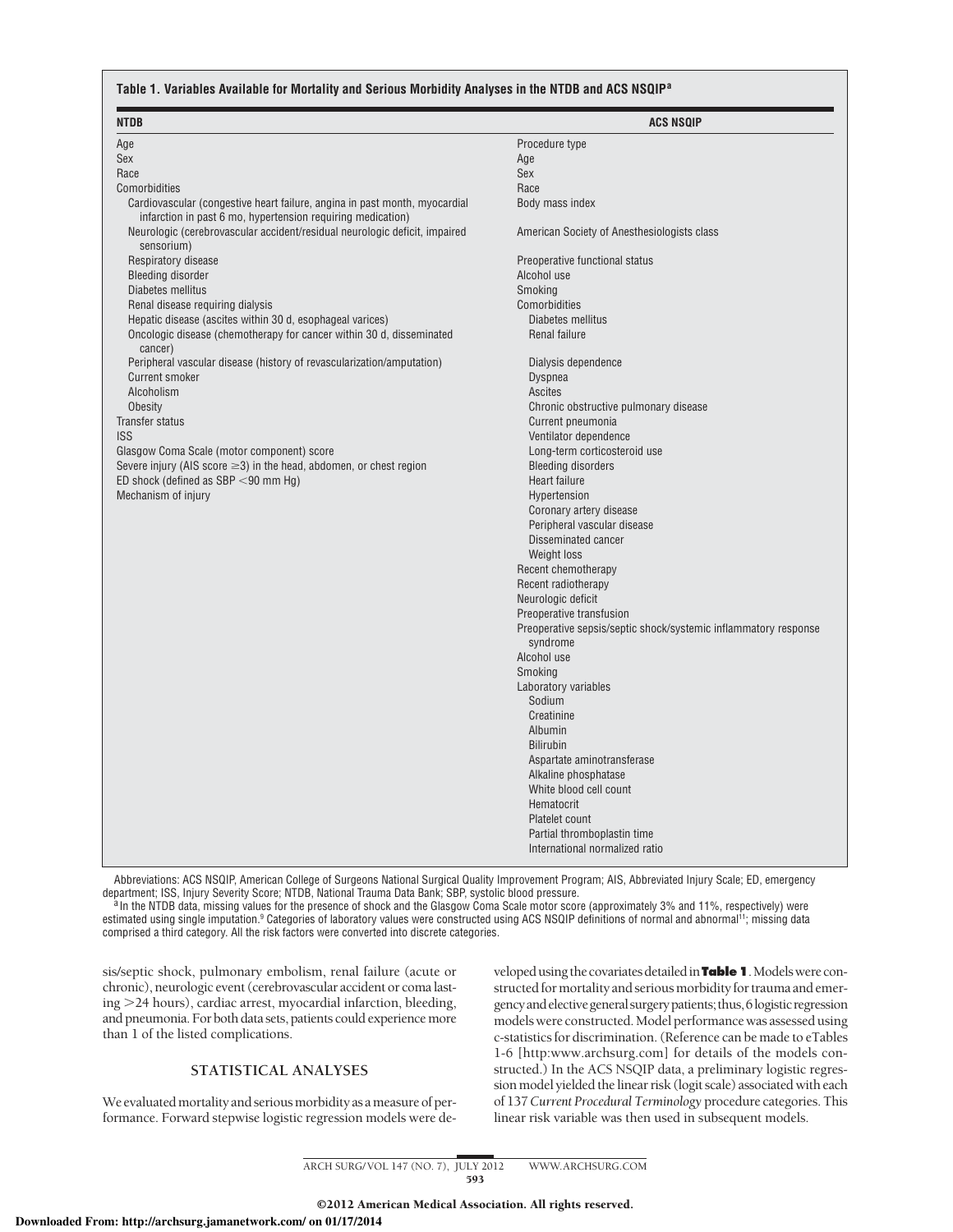#### **Table 2. Characteristics of Trauma and ELGS and EMGS Patients Treated at Hospitals Contributing to the NTDB and ACS NSQIP**

| <b>NTDB Risk Factor</b>              | <b>Trauma</b><br>$(n = 32557)$ | <b>ACS NSQIP Risk Factor</b> | <b>ELGS</b><br>$(n = 120256)$ | <b>EMGS</b><br>$(n = 14239)$ |
|--------------------------------------|--------------------------------|------------------------------|-------------------------------|------------------------------|
| Age, mean (SD), y                    | 48 (22)                        | Age, median (IQR), y         | 55 (17)                       | 49 (20)                      |
| Male sex, No. $(\%)$                 | 21 940 (67.4)                  | Male sex, No. $(\%)$         | 50 282 (41.8)                 | 7091 (49.8)                  |
| Race, No. (%)                        |                                | Race, No. (%)                |                               |                              |
| White                                | 21 244 (65.2)                  | White                        | 84 410 (70.2)                 | 9230 (64.8)                  |
| <b>Black</b>                         | 3711 (11.4)                    | <b>Black</b>                 | 13 993 (11.6)                 | 1751 (12.3)                  |
| Other                                | 3512 (10.8)                    | Other                        | 21 853 (18.2)                 | 3258 (22.9)                  |
| <b>Missing</b>                       | 4090 (12.6)                    |                              |                               |                              |
| Comorbidities, No. (%)               |                                | Comorbidities, No. (%)       |                               |                              |
| $\mathbf 0$                          | 20789 (63.9)                   | 0                            | 34 016 (28.3)                 | 3264 (22.9)                  |
| $\mathbf{1}$                         | 7365 (22.6)                    | $\mathbf{1}$                 | 35 448 (29.5)                 | 4025 (28.3)                  |
| $\overline{2}$                       | 3229 (9.9)                     | $\overline{2}$               | 22 656 (18.8)                 | 2566 (18.0)                  |
| $\geq 3$                             | 1174(3.6)                      | $\geq 3$                     | 28 136 (23.4)                 | 4384 (30.8)                  |
| Transfer patients, No. (%)           | 10 519 (32.3)                  | BMI class, No. (%)           |                               |                              |
| Injury mechanism, No. (%)            |                                | Normal                       | 31758 (26.4)                  | 4266 (30.0)                  |
| <b>MVC</b>                           | 15 982 (49.1)                  | Overweight/obese             | 83 483 (69.4)                 | 7933 (55.7)                  |
| Fall                                 | 11 076 (34.0)                  | Underweight                  | 2665(2.2)                     | 491(3.5)                     |
| Other blunt                          | 3506 (10.8)                    | <b>Unknown</b>               | 2350(2.0)                     | 1549 (10.9)                  |
| Stabbing                             | 866 (2.7)                      | ASA class, No. (%)           |                               |                              |
| Firearm                              | 1127(3.5)                      | 1-No disturbance             | 9490 (7.9)                    | 2332 (16.4)                  |
| Injury Severity Score, No. (%)       |                                | 2-Mild disturbance           | 54 805 (45.6)                 | 5688 (40.0)                  |
| $9 - 15$                             | 15 344 (47.1)                  | 3-Severe disturbance         | 47 391 (39.4)                 | 3800 (26.7)                  |
| $16 - 25$                            | 12 186 (37.4)                  | 4-Life threatening           | 8285(6.9)                     | 2133 (15.0)                  |
| $26 - 47$                            | 4511 (13.9)                    | 5-Moribund                   | 285(0.2)                      | 286(2.0)                     |
| 48-75                                | 516(1.6)                       | Functional status, No. (%)   |                               |                              |
| ED GCS motor score, No. (%)          |                                | Independent                  | 112 290 (93.4)                | 11738 (82.4)                 |
| $5-6$                                | 27 898 (85.7)                  | Partially dependent          | 5925 (4.9)                    | 1233(8.7)                    |
| $3 - 4$                              | 802(2.5)                       | <b>Totally dependent</b>     | 2041(1.7)                     | 1268(8.9)                    |
| $1 - 2$                              | 3857 (11.8)                    |                              |                               |                              |
| Severe injury, AIS score ≥3, No. (%) |                                |                              |                               |                              |
| Head                                 | 13 448 (41.3)                  |                              |                               |                              |
| Chest                                | 11 566 (35.5)                  |                              |                               |                              |
| Abdomen                              | 2954 (9.1)                     |                              |                               |                              |
| Shock in ED                          | 1885(5.8)                      |                              |                               |                              |

Abbreviations: AIS, Abbreviated Injury Scale; ACS NSQIP, American College of Surgeons National Surgical Quality Improvement Program; ASA, American Society of Anesthesiologists; BMI, body mass index; ED, emergency department; ELGS, elective general surgery; EMGS, emergency general surgery; GCS, Glasgow Coma Scale; IQR, interquartile range; MVC, motor vehicle crash; NTDB, National Trauma Data Bank.

#### **EXTERNAL BENCHMARKING OF PERFORMANCE**

Probabilities of the outcome of interest obtained from the logistic regression model were used to calculate observed to expected (O/E) ratios. Probabilities were summed for each hospital to estimate the hospitals' risk-adjusted morbidity or mortality. For each hospital, the observed number of events (O) was divided by the risk-adjusted expected number of events (E) to produce an O/E ratio. An O/E ratio of 1.0 indicated that the number of observed events equaled the number of expected events. An O/E ratio less than 1.0 indicated better-thanexpected outcomes; a ratio greater than 1.0 indicated worsethan-expected outcomes. If the 90% CI for mortality or the 95% CI for serious morbidity did not include 1.0, then the riskadjusted outcome was deemed statistically significant, and the hospital was designated as an "outlier."<sup>12</sup> Hospitals were divided into 4 approximately equal groups based on O/E ratios. To compare hospital performance, correlation of O/E ratios and outlier status were compared, and the association of hospital outcomes based on quartile designation was compared using weighted  $\kappa$ . All data manipulation and analyses were performed using a commercially available software program (SAS, version 9.2; SAS Institute, Inc).

**RESULTS** 

During the study period, 46 hospitals contributed to both the NTDB and the ACSNSQIP. These hospitals treated 32 557 trauma patients and 134 495general surgery patients.There were 120 256 (89.4%) elective general surgery and 14 239 (10.6%) emergency general surgery patients identified. Trauma patients tended to be young and male and to sustain blunt injuries, with nearly half being assigned an Injury Severity Score greater than 15 (**Table 2**). Emergency general surgery patients tended to be younger and were more likely to be assigned an American Society of Anesthesiologists class of 4 or 5 than were elective general surgery patients. Emergency general surgery patients also tended to have a lower baseline functional status and a higher comorbidity burden than did elective general surgery patients.

Crude mortality was 7.5% (n=2455) for trauma patients, 6.6% (n=944) for emergency general surgery patients, and 1.4% (n=1631) for elective general surgery patients. Crude serious morbidity was 10.7% (n=3471) for trauma patients, 16.2% (n=2306) for emergency gen-

ARCH SURG/ VOL 147 (NO. 7), JULY 2012 WWW.ARCHSURG.COM 594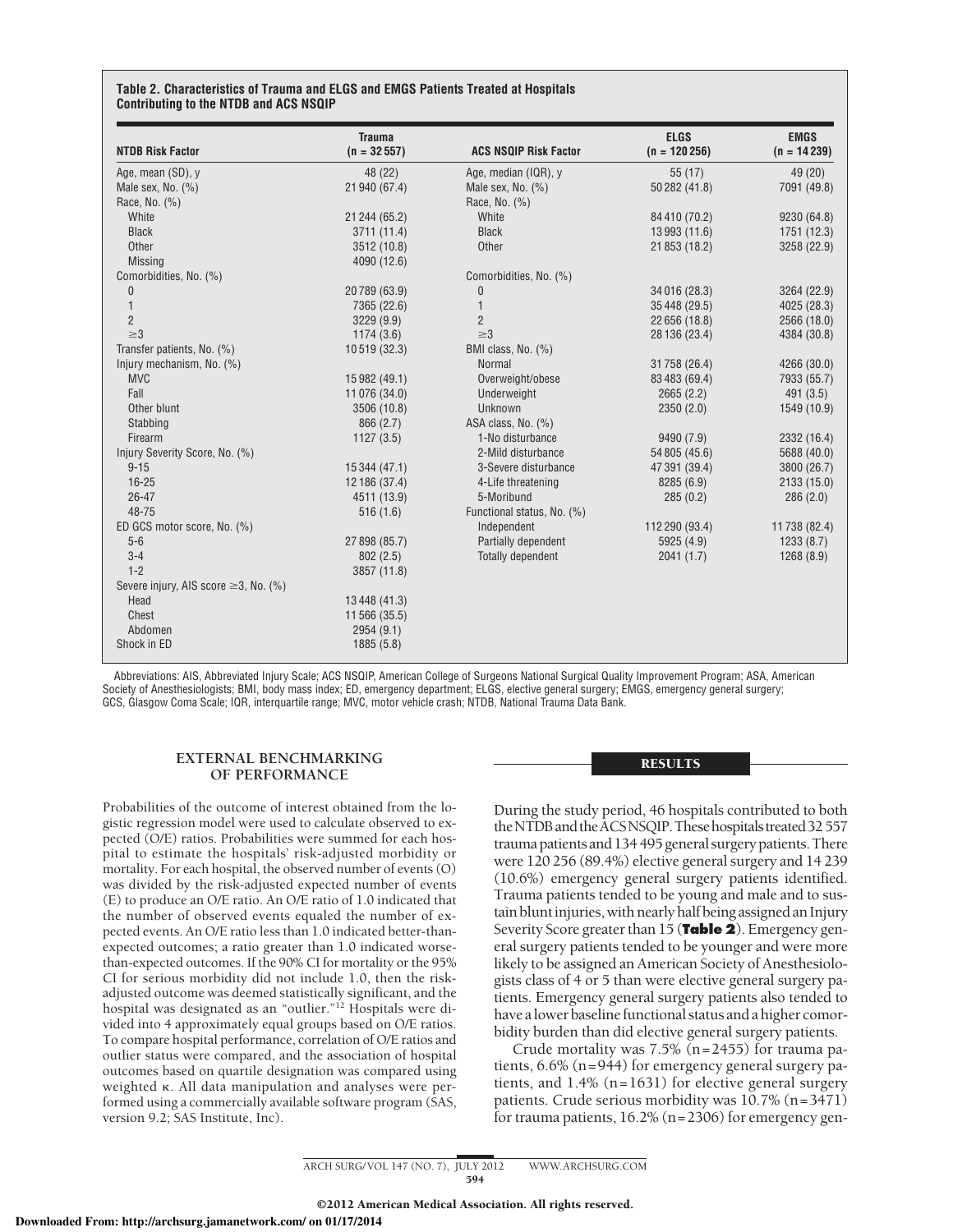eral surgery patients, and 6.1% (n=7356) for elective general surgery patients.

The O/E ratios and number of outliers for mortality and serious morbidity are given in **Table 3** and **Figure 1** and **Figure 2**. For mortality, there was no significant relationship comparing O/E ratios between trauma and emergency general surgery care (*r*=−0.01, *P*=.94) or between trauma and elective general surgery care (*r*=0.23, *P*=.12). Similarly, for serious morbidity, there was no significant relationship between trauma and emergency general surgery care (*r*=0.21, *P*=.17) or between trauma and elective general surgery care (*r*=0.16, *P*=.30). For both mortality and serious morbidity, no hospitals were consistently low or high outliers across all 3 groups.

The associations of hospital outcomes based on quartile rank demonstrated no significant agreement.<sup>13</sup> For mortality, the weighted **K** between quartile ranks for trauma and emergency general surgery patients was −0.10 (*P*=.61); comparing outcomes after trauma and elective general surgery, the weighted  $\kappa$  was 0.07 ( $P = .62$ ). For Serious morbidity, the weighted **k** between quartile ranks for trauma and emergency general surgery patients was 0.04 (*P*=.63); comparing outcomes after trauma and elective general surgery, the weighted  $\kappa$  was 0.11 (*P* = .37).

#### **COMMENT**

In this retrospective cohort study, we sought to determine whether a relationship exists between hospital-level outcomes for trauma and general surgery care using data from the NTDB and ACS NSQIP. We demonstrated a high risk of mortality and serious morbidity associated with traumatic injuries and emergency general surgery procedures. We also found no significant association between hospital performance after traumatic injuries and emergency and elective general surgery procedures.

We initially postulated that the quality of care provided to trauma and emergency and elective general surgery patients would be similar. With patients, government, and payers demanding high-qualitymedical care,many health care institutions have devoted significant resources to developing and maintaining a "culture of quality."<sup>14</sup> One component of this commitment is often adherence to process measures. Perhaps more important, however, is the finding that increased hospital-level compliance with process measures that directly improve care is associated with improvement in unmeasured performance metrics and, subsequently, patient outcomes.<sup>15</sup> This supports the concept of a hospitallevel culture of quality, which affects all patients at a single institution. Although we had anticipated that the hospitallevel quality of care for trauma and emergency and elective general surgery patientswould be similar, these results suggest that this culture of qualitymay not affect all patient cohorts equally.

There might be several explanations as to why there was no evidence of any relationship between trauma and general surgical outcomes. It is plausible that hospital-level quality improvement initiatives might be procedure specific and, therefore, might not equally benefit all patient populations. For example, adherence to preoperative antibiotic processes of care may have a greater effect on spe-

#### **Table 3. O/E Ratios and Outlier Status After Trauma and Emergency and Elective General Surgery for 46 Hospitals Contributing to the NTDB and ACS NSQIP<sup>a</sup>**

|                           |             |                  | <b>General Surgery</b> |  |  |
|---------------------------|-------------|------------------|------------------------|--|--|
| Variable                  | Trauma      | <b>Emergency</b> | <b>Elective</b>        |  |  |
| Mortality                 |             |                  |                        |  |  |
| O/E ratios, range         | $0.5 - 1.5$ | $0.5 - 2.1$      | $0.5 - 2.4$            |  |  |
| No. of outliers, low/high | 5/5         | 3/4              | 4/8                    |  |  |
| Serious morbidity         |             |                  |                        |  |  |
| O/E ratios, range         | $0.2 - 1.9$ | $0.5 - 1.6$      | $0.5 - 1.3$            |  |  |
| No. of outliers, low/high | 13/8        | 4/2              | 11/7                   |  |  |

Abbreviations: ACS NSQIP, American College of Surgeons National Surgical Quality Improvement Program; O/E, observed to expected; NTDB, National Trauma Data Bank.

a Probabilities of the outcomes of interest obtained from the logistic regression model were used to calculate O/E ratios. Probabilities were summed for each hospital to estimate the hospitals' risk-adjusted morbidity or mortality rate. For each hospital, the observed number of events (O) was divided by the risk-adjusted expected number of events (E) to produce an O/E ratio. An O/E ratio of 1.0 indicates that the number of observed events equals the number of expected events; less than 1.0, better-than-expected outcomes; and greater than 1.0, worse-than-expected outcomes. If the 90% CI for mortality or the 95% CI for serious morbidity did not include 1.0, then the risk-adjusted outcome was deemed statistically significant, and the hospital was designated as an outlier.<sup>12</sup>

cific outcomes, such as surgical site infection, in general surgery than in trauma care.<sup>16</sup> Thus, hospitals with high compliance for processes of care that are specific to one population of surgical patients may have disparate outcomes when comparing performance between 2 surgical populations. In addition, current quality improvement initiatives may have relatively small associations with riskadjusted outcomes. A cross-sectional study of hospitals participating in the ACS NSQIP and the Surgical Care Improvement Project evaluated correlations between compliance with Surgical Care Improvement Project process measures and ACS NSQIP risk-adjusted outcomes. Of the 16 correlations performed, only 1 demonstrated a significant association with risk-adjusted outcomes (appropriate antibiotic prophylaxis and surgical site infection [*P*=.004]). Furthermore, inclusion of compliance with antibiotic administration within 1 hour prior to incision and appropriate antibiotic prophylaxis caused only a slight improvement in model quality.<sup>17</sup>

The absence of an association between outcomes after trauma and emergency general surgery procedures, specifically, is also unexpected given the similarities between the patients, processes, and providers (ie, often hemodynamically unstable patients requiring critical care and emergency surgical and ancillary services) that are common between these 2 patient populations. Furthermore, trauma centers have long had PI programs as a requirement for verification. Given that these patient cohorts (emergency general surgery and trauma) are most frequently under the purview of the same providers, one would believe that outcomes would be similar. However, acute care surgery services have only recently been formally developed and implemented. Indeed, owing to limitations of the NTDB and the ACS NSQIP, characterization of the providers (ie, fellowship training, incorporation into an acute care surgery service, and the pres-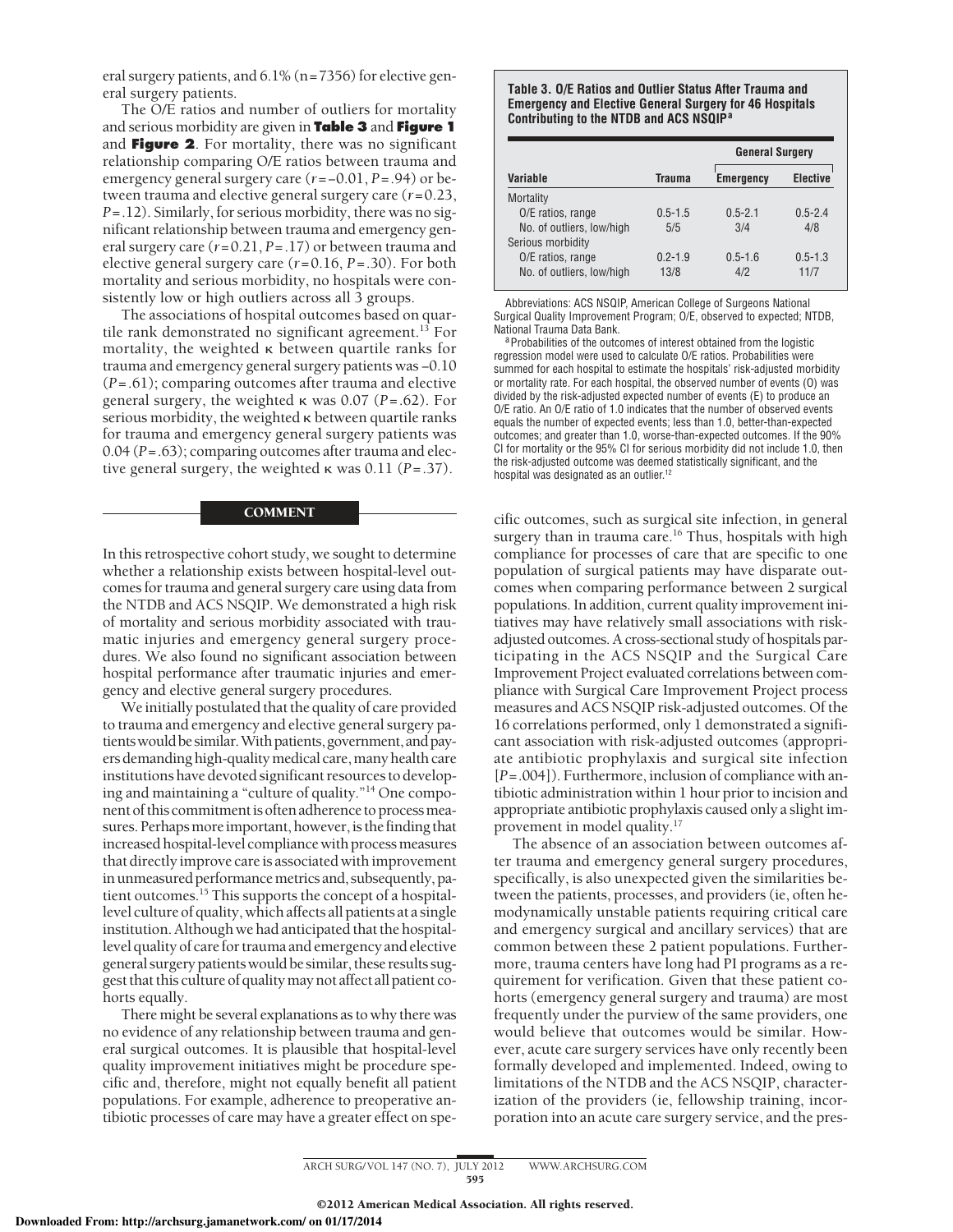

**Figure 1.** Comparison of risk-adjusted mortality after trauma and emergency and elective general surgery procedures among hospitals participating within the National Trauma Data Bank and the American College of Surgeons National Surgical Quality Improvement Program. To facilitate the comparison of individual hospital performance across trauma and emergency and elective general surgery procedures, hospitals have been ordered according to the observed to expected ratio (O/E) for trauma surgery in the emergency and elective general surgery figures. The high and low outlier legend in this figure refers to the color rendition. Outlier status, however, is partially redundant with location; low outliers tend toward the left portion of the plots and high outliers tend toward the right.

ence of service-level algorithms for specific diagnoses) caring for patients in this study cannot be provided. Given the novelty of acute care surgery, it is plausible that this paradigm of care has not matured to the extent that acute care surgery patients derive benefit from the existing trauma PI programs. The lack of an association between trauma and emergency general surgery outcomes has significant implications for quality improvement in these areas and may lead to the development of quality improvement programs that follow the model of trauma.

#### **IMPLICATIONS FOR QUALITY IMPROVEMENT**

The ACS and the trauma community as a whole have a well-established commitment to trauma PI. The ACS Committee on Trauma has delineated guidelines for trauma care in *Resources for Optimal Care of the Injured* Patient, which was first published in 1976<sup>18</sup>; this document details specific structures and processes, including multidisciplinary PI programs, that an acute care hospital should have in place to provide optimal care to injured patients. With this document, the PI processes for trauma are well described and standardized. With the advent of the TQIP, the trauma community can also externally benchmark trauma center performance.

In comparison, PI for emergency general surgery procedures is less well established. Although the external

benchmarking of hospital outcomes for general surgery procedures has been in place since 1991 with the advent of the NSQIP in the Veterans Affairs Health System, unlike that of trauma care, PI for general surgery has traditionally relied on morbidity and mortality conferences and only recently has been supported on a national level by guidelines on processes of care (ie, the Surgical Care Improvement Project). However, many of these PI initiatives are not specific to emergency general surgery procedures. In addition, unlike other surgical subspecialties, such as pediatric (ACS NSQIP–Pediatric), thoracic (Society of Thoracic Surgeons), or bariatric (Bariatric Surgery Center Network) surgery, among others, a specific quality improvement program, accreditation program, or registry for emergency general surgery has not been developed.

Specific efforts should be directed at ensuring the quality of emergency general surgery care. However, this mandate is complicated by the variety of settings in which emergency general surgery care is provided. With the expansion of the acute care surgery paradigm, emergency general surgery patients at primarily academically affiliated, high-volume hospitals will increasingly use many of the same structures and processes as trauma patients. At these institutions, given the commitment and resources currently devoted to trauma PI, the quality of emergency general surgery care may naturally fall un-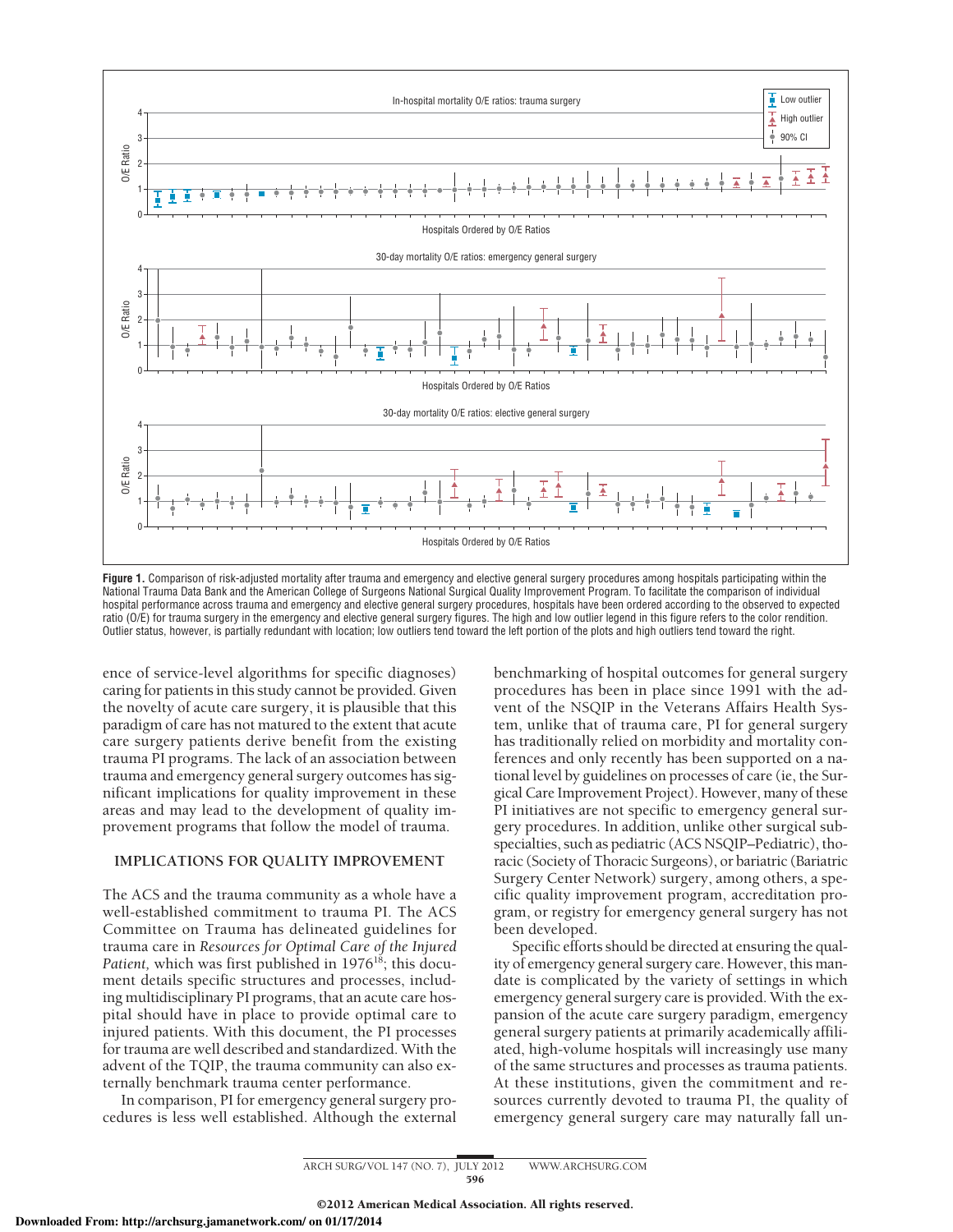

**Figure 2.** Comparison of risk-adjusted serious morbidity after trauma and emergency and elective general surgery procedures among hospitals participating within the National Trauma Data Bank and the American College of Surgeons National Surgical Quality Improvement Program. To facilitate the comparison of individual hospital performance across trauma and emergency and elective general surgery procedures, hospitals have been ordered according to the observed to expected ratio (O/E) for trauma surgery in the emergency and elective general surgery figures. The high and low outlier legend in this figure refers to the color rendition. Outlier status, however, is partially redundant with location; low outliers tend toward the left portion of the plots and high outliers tend toward the right.

der the purview of trauma/acute care surgeons. However, as acute care surgery services are not feasible in every hospital setting, methods to ensure the quality of emergency general surgery care at hospitals that do not incorporate this paradigm should be implemented. In either setting, strategies (ie, collection of variables specific to emergency general surgery in current systems, detailed reviews of cases with morbidity or mortality events, and processes for identifying unexpected events) to ensure the quality of emergency general surgery care need to be developed. Successful quality improvement in emergency general surgery will need the support and guidance of national surgical organizations for development and support.

#### **LIMITATIONS**

The present study must be interpreted in light of several limitations. First, this study is based on a nonrandom sample of hospitals. Thus, the results may be specific to hospitals contributing to both the NTDB and ACS NSQIP or to the specific distribution of hospitals included in this study. Evaluating outcomes from a larger number of hospitals or hospitals that have not committed significant resources to quality improvement through participation in the ACS NSQIP may yield different results. Second, the risk-adjustment may not be sufficient, because

there may be unmeasured characteristics of patients or disease processes that serve as potential confounders. As one example, neither the NTDB nor the ACS NSQIP captures data regarding withdrawal of support, which plays an important role in mortality statistics for the elderly and severely injured. Note, however, that the need for withdrawal of support might reflect previous adverse events related to poor-quality care (eg, failure to prevent a venous thromboembolism that causes a pulmonary embolism with cardiac arrest and subsequent anoxic brain injury). Third, as mentioned previously, underreporting of complications is common in the NTDB.<sup>6,7</sup> Although this may potentially affect the morbidity but not the mortality measure, we mitigated the potential impact of this limitation by including only hospitals that submitted at least 1 pneumonia or urinary tract infection deriving morbidity from the complication field and *International Classification of Diseases, Ninth Revision*, codes. Fourth, it would be beneficial to repeat this study after the TQIP database has matured as the data integrity of the TQIP mirrors that of the ACS NSQIP. Despite these limitations, this study addresses an important, timely question as hospitals, providers, and the surgical leadership strive to improve the delivery and quality of trauma and emergency surgery care.

In conclusion, using clinical data from the ACS, we evaluated the relationship between outcomes after trau